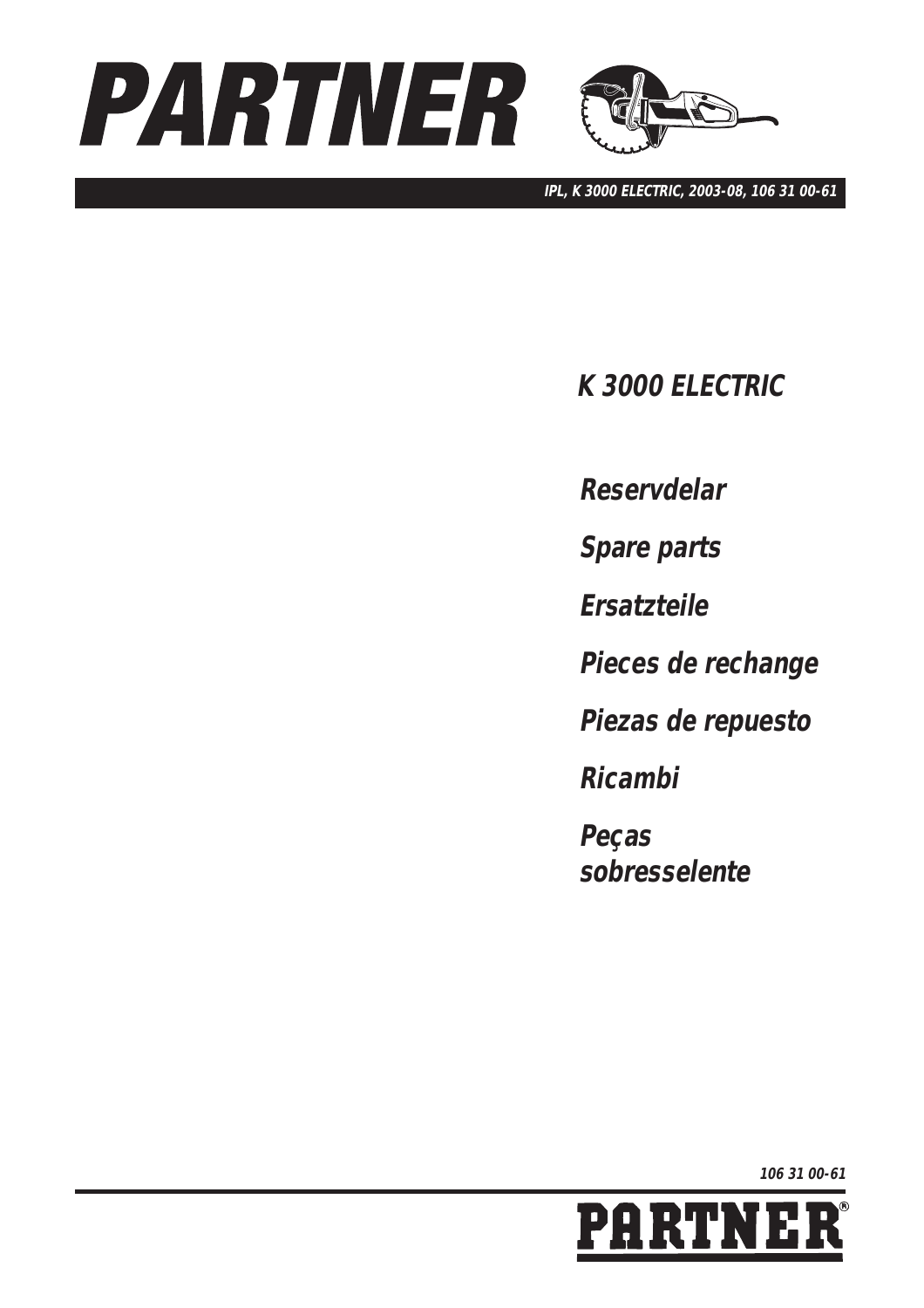| No.                                                                                                                                                          | Pos.                                                                                    | <b>Description</b>                                                                                                                                              | No.                                                                                                                                                          | Pos.                                            | <b>Description</b>                                                                                                                                                |
|--------------------------------------------------------------------------------------------------------------------------------------------------------------|-----------------------------------------------------------------------------------------|-----------------------------------------------------------------------------------------------------------------------------------------------------------------|--------------------------------------------------------------------------------------------------------------------------------------------------------------|-------------------------------------------------|-------------------------------------------------------------------------------------------------------------------------------------------------------------------|
| 501 69 17-02<br>503 20 00-03<br>503 21 20-01<br>503 22 10-08<br>503 25 09-01<br>505 52 02-11<br>505 52 02-17<br>505 53 03-07<br>505 53 03-08<br>505 53 03-10 | G<br>C<br>A<br>$\sf B$<br>B<br>A<br>A<br>D<br>С<br>$\mathsf C$                          | Comb.tool<br>Screw m5x12<br>Screw<br>Nut m8x1 left<br><b>Ball bearing</b><br>Cable 230V<br>Cable 110V<br>Air stream director<br>Gasket 0,3MM<br>Gasket 0,5MM    | 531 03 18-90<br>531 03 18-91<br>531 03 18-92<br>531 03 18-94<br>531 03 18-96<br>531 03 18-97<br>531 03 18-98<br>531 03 18-99<br>531 03 19-01<br>531 03 19-02 | D<br>D<br>D<br>E<br>D<br>D<br>D<br>D<br>C<br>Α  | Housing<br>Grounding pipe<br>Brush rocker cpl<br>Screw MCS 5x220<br>Inspection cover left<br>Inspection cover right<br>Decal<br>Decal<br>Screw<br>Screw RXK B8x22 |
| 505 53 03-11<br>505 53 03-14<br>505 53 03-16<br>505 53 03-19<br>505 53 03-41<br>505 53 03-51<br>505 53 03-52<br>505 53 03-56<br>506 02 87-01<br>506 02 88-30 | ADE<br>B<br>B<br>B<br>$\sf B$<br>$\sf B$<br>$\sf B$<br>A<br>С<br>C                      | Screw MCS 5x192<br>Rubber bushing<br>Spacer<br>Spacer<br>Felt joint<br>Spring washer<br>Spacer<br>Cable JP,USA<br>Washer<br><b>Bushing</b>                      | 723 22 85-81<br>724 12 87-59<br>724 12 91-01<br>724 13 27-55<br>725 53 31-50<br>729 57 76-01<br>732 21 14-01<br>734 11 36-01<br>735 11 36-50<br>735 11 46-50 | D<br>D<br>D<br>Α<br>C<br>D<br>D<br>D<br>D<br>AD | Screw MCS 4x6<br>Screw M4x8<br>Screw M4x12<br>Screw M5x12<br>Screw MC6S 5x20<br>Screw RXK B8x13<br>Locknut M5<br>Washer<br>Spring washer<br>Washer 5,3x10         |
| 506 03 45-01<br>506 03 62-02<br>506 03 62-04<br>506 03 88-01<br>506 03 95-20<br>506 03 95-22<br>506 03 95-25<br>506 09 86-02<br>506 13 95-11<br>506 13 96-01 | С<br>$\mathsf C$<br>$\mathsf C$<br>Ē<br>C<br>$\mathsf C$<br>$\mathsf C$<br>BC<br>C<br>C | Washer<br>Spacer<br>Spacer<br>Decal<br><b>Bushing</b><br><b>Bushing</b><br><b>Bushing</b><br>Pinion<br>Washer<br>Screw                                          | 735 21 36-01<br>735 31 08-00<br>735 31 33-10<br>738 22 00-15<br>738 22 02-27<br>738 22 03-18                                                                 | D<br>E<br>B<br>$\mathsf C$<br>B<br>$\mathsf C$  | Lock washer<br>Seeger clip<br>Circlip sgh 35<br><b>Ball bearing</b><br><b>Ball bearing</b><br><b>Ball bearing</b>                                                 |
| 506 15 00-01<br>506 15 03-02<br>506 15 05-02<br>506 20 27-01<br>506 22 50-10<br>506 22 50-20<br>506 22 51-10<br>506 22 51-20<br>506 22 53-01<br>506 22 58-02 | F<br>E<br>C<br>$\mathsf C$<br>$\sf B$<br>B<br>D<br>D<br>D<br>D                          | Guard 12"<br>Handle<br>Gear set cpl<br>Flange<br>Armature 100-120V<br>Armature 230V<br>Field coil 100-120V<br>Field coil 230V<br>Screw MCS 5x95<br>Carbon brush |                                                                                                                                                              |                                                 |                                                                                                                                                                   |
| 506 24 44-01<br>506 26 36-01<br>506 26 75-01<br>531 03 12-76<br>531 03 18-20<br>531 03 18-21<br>531 03 18-22<br>531 03 18-23<br>531 03 18-75<br>531 03 18-76 | D<br>F<br>$\mathsf C$<br>E<br>E<br>E<br>E<br>E<br>$\mathsf C$<br>Α                      | Decal<br>Guard 14"<br>Washer<br>Screw M14x20<br>Gear housing cpl<br>Shaft<br>Knob<br>Spring<br>Gear cpl<br>Plug 110V GB                                         |                                                                                                                                                              |                                                 |                                                                                                                                                                   |
| 531 03 18-78<br>531 03 18-79<br>531 03 18-81<br>531 03 18-82<br>531 03 18-83<br>531 03 18-84<br>531 03 18-85<br>531 03 18-86<br>531 03 18-87<br>531 03 18-89 | C<br>$\mathsf C$<br>Α<br>Α<br>Α<br>Α<br>Α<br>Α<br>Α<br>A                                | Shaft<br>Flange<br>Elguard 110V<br>Elguard 230V<br>Switch<br>Knob<br>Spring<br>Ruber bushing<br>Clamp<br>Handle cpl                                             |                                                                                                                                                              |                                                 |                                                                                                                                                                   |
|                                                                                                                                                              |                                                                                         |                                                                                                                                                                 |                                                                                                                                                              |                                                 |                                                                                                                                                                   |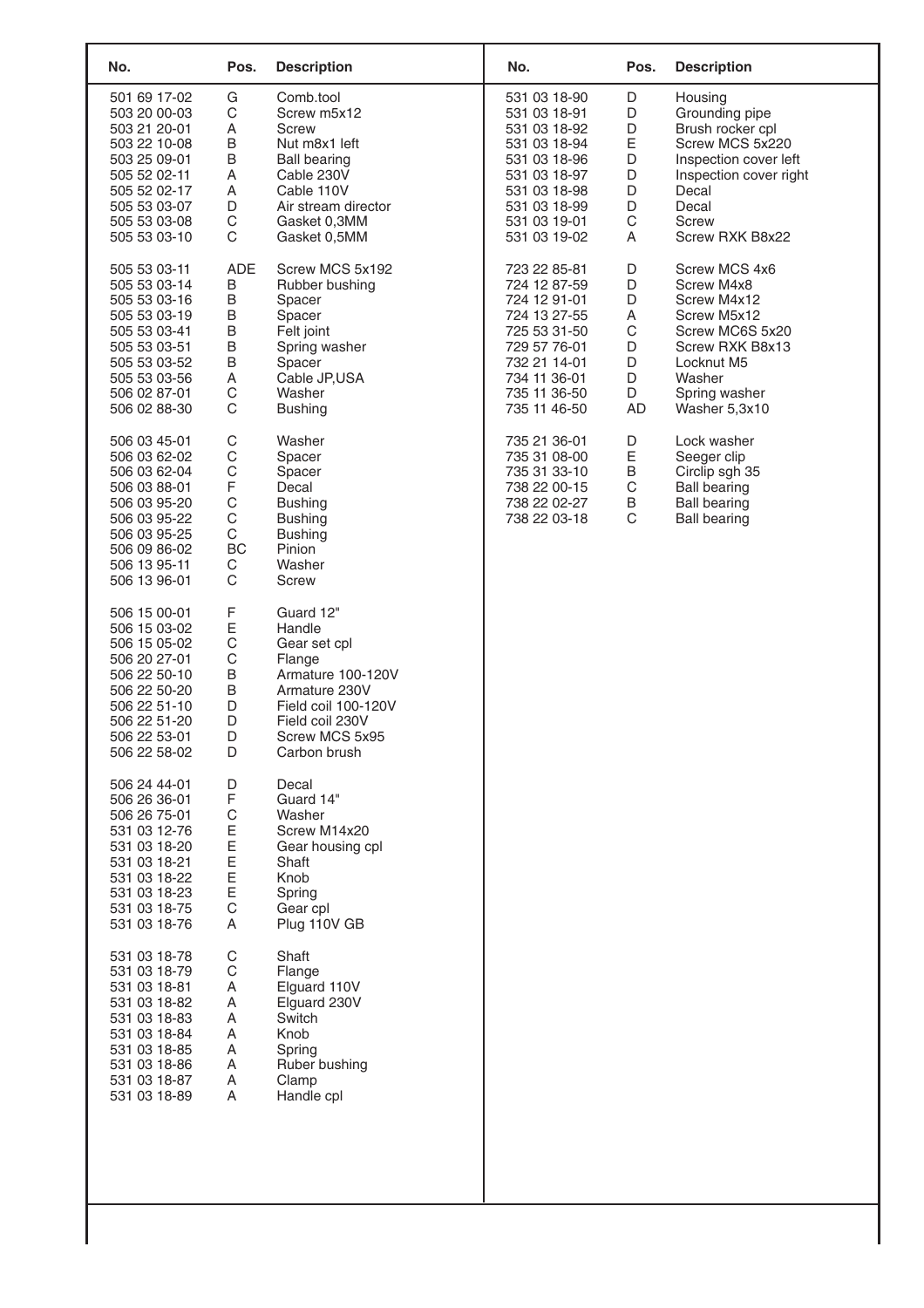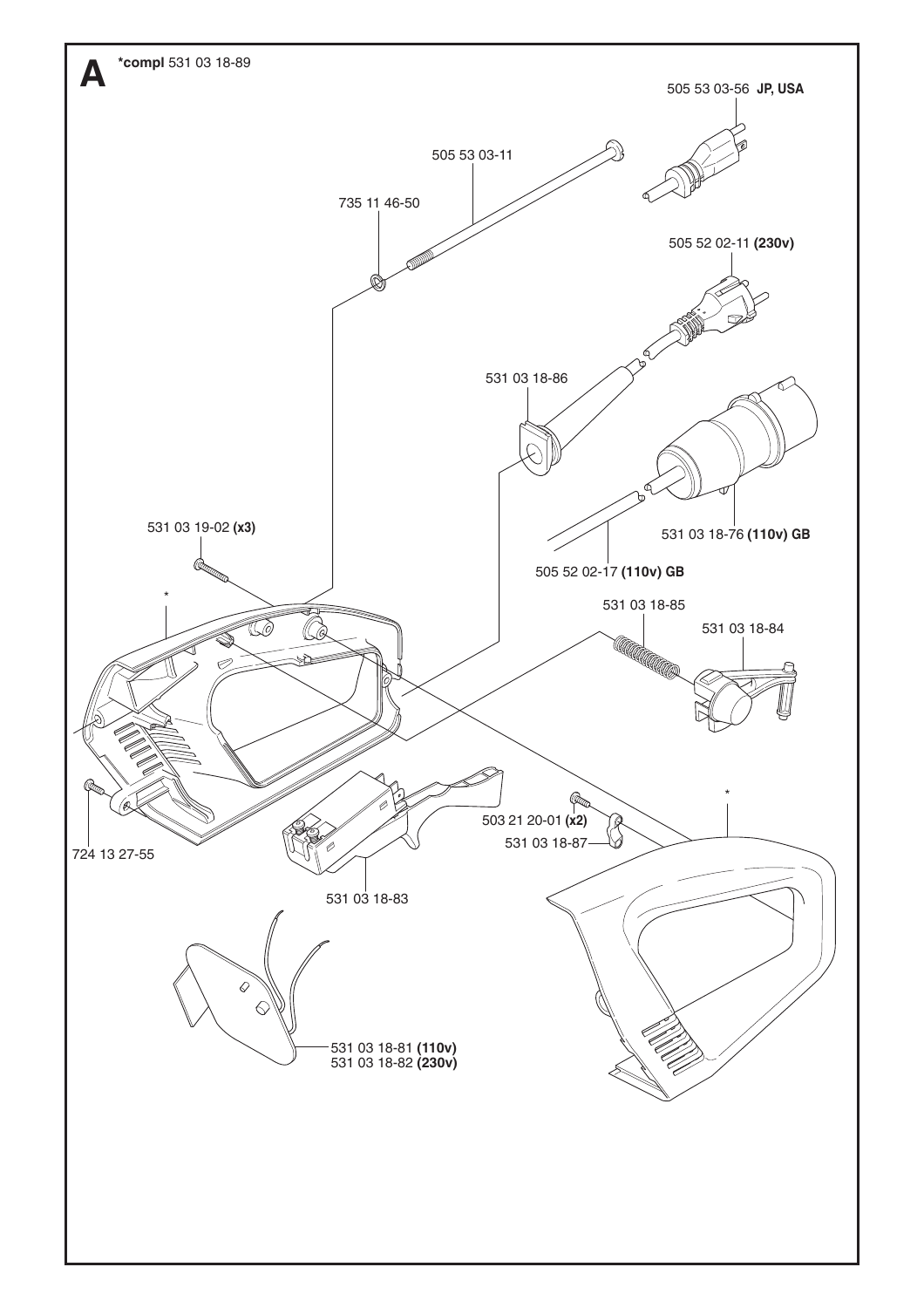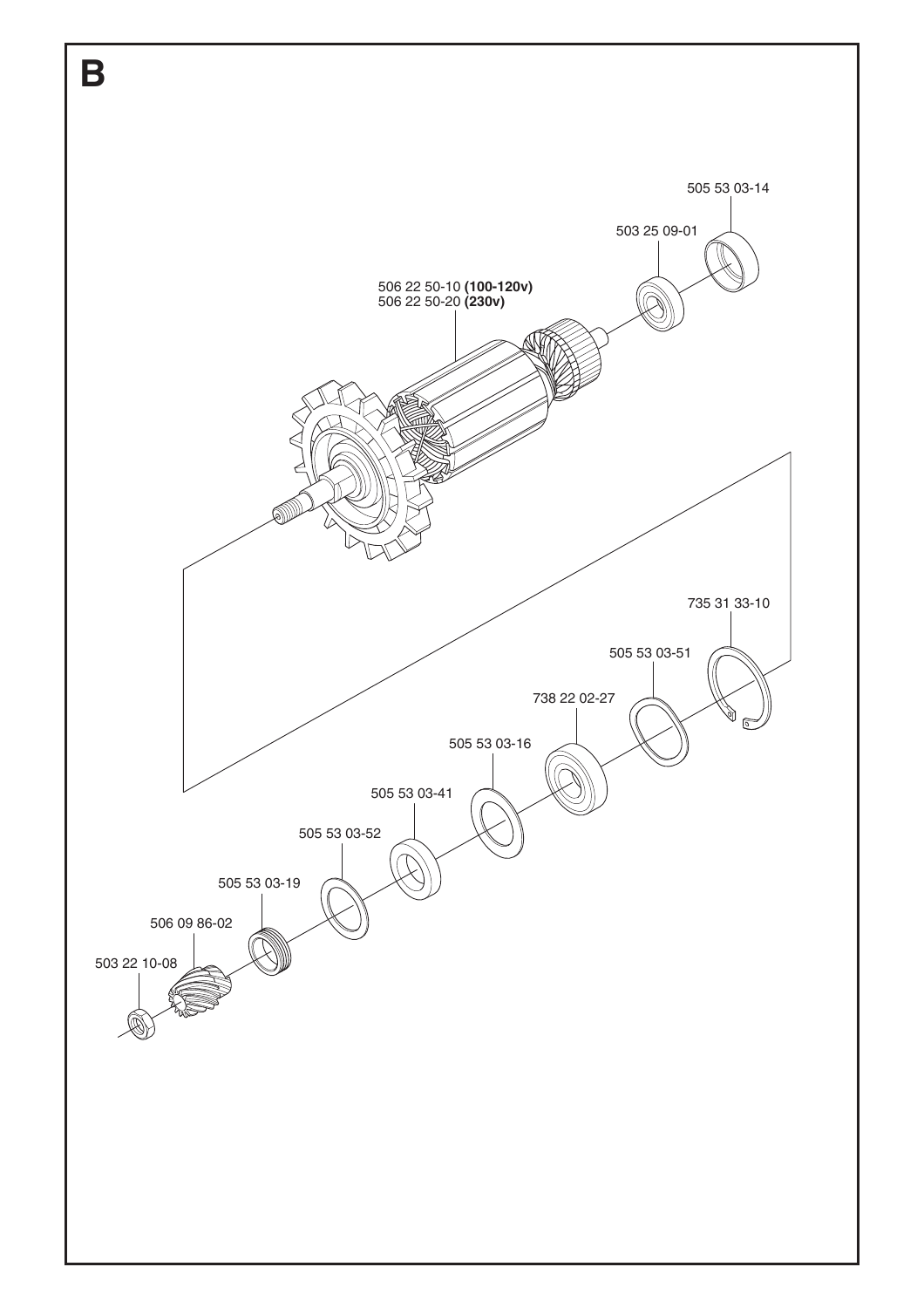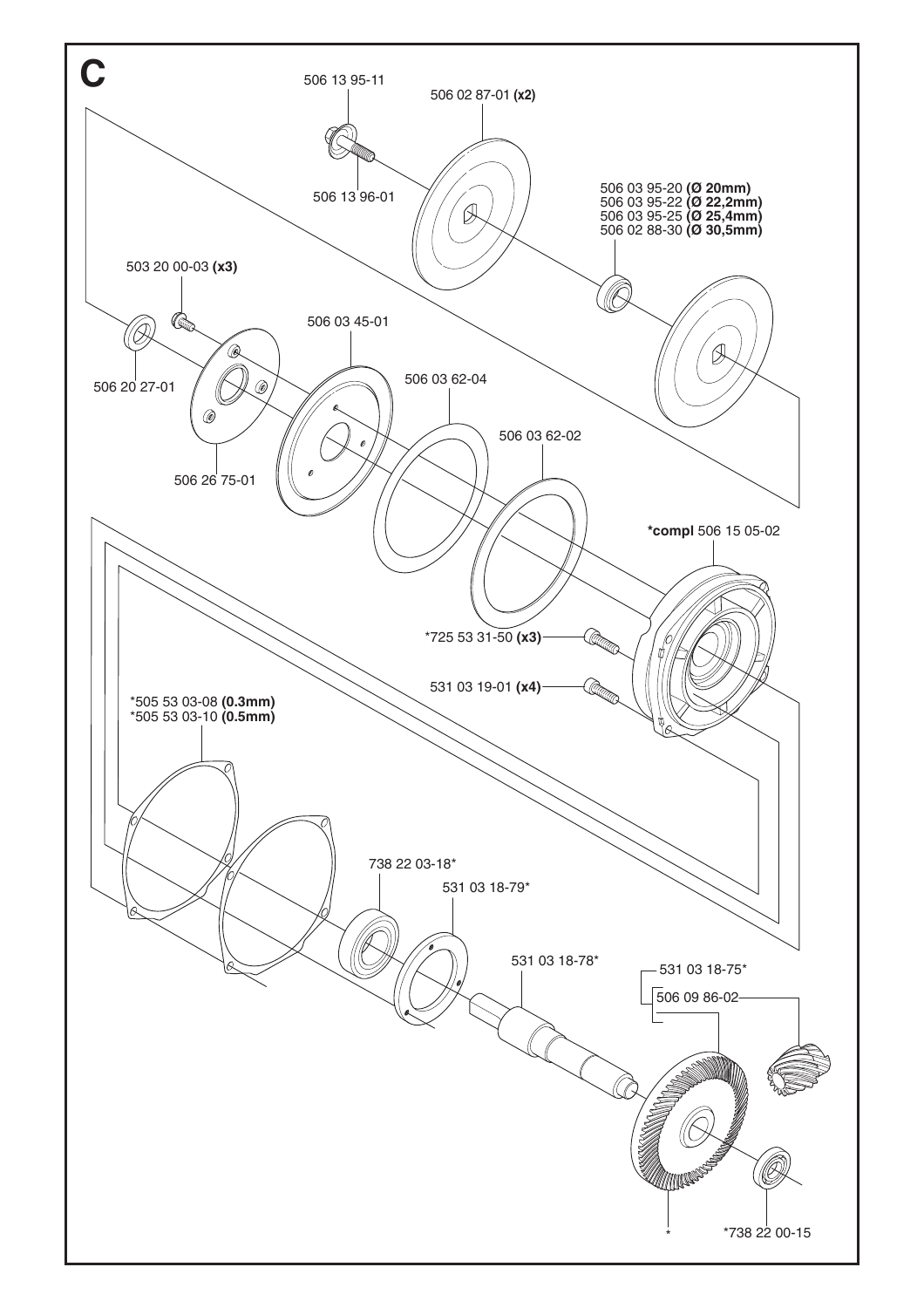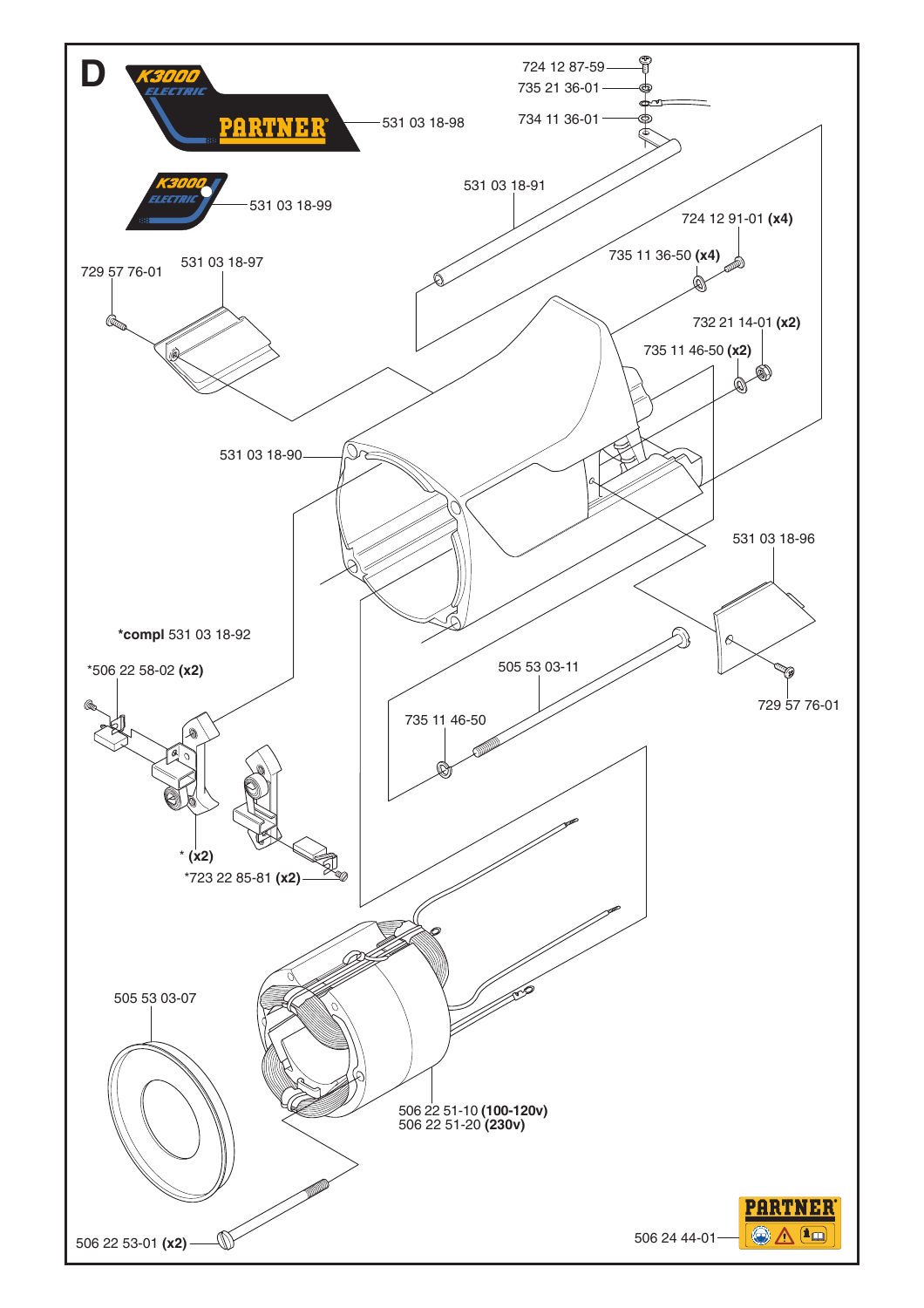